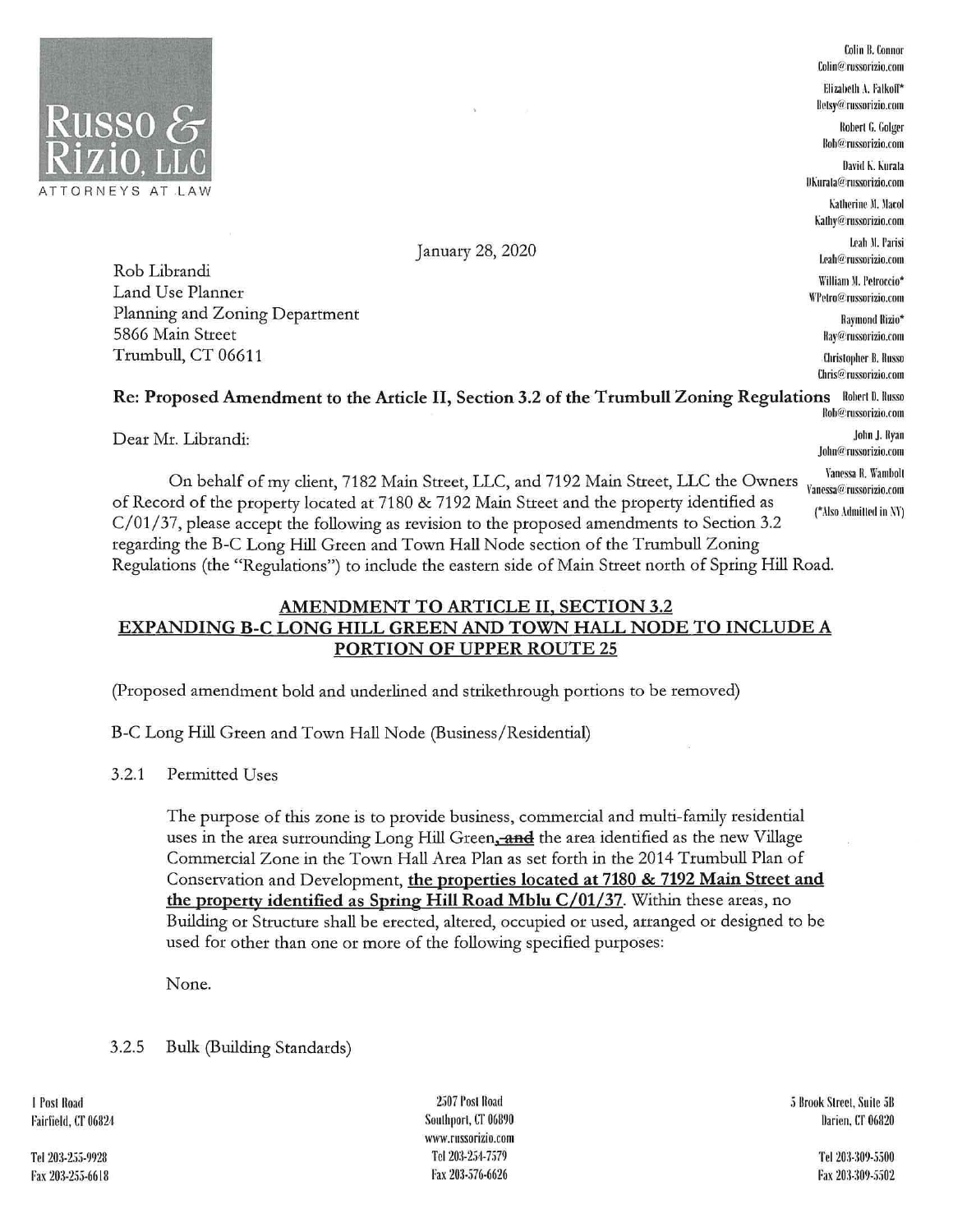In addition to the provisions of Article III of the Regulations, the following shall apply:

1. All lots already existing at the time of the formation of the B-C Long Hill Green. **aad**  the area identified as the new Village Commercial Zone in the Town Hall Area Plan as set forth in the 2014 Trumbull Plan of Conservation and Development on (SEPTEMBER 13, 2010), **the properties located at 7180** & **7192 Main Street and the property identified as Spring Hill Road Mblu C/01/37,** provided that, any particular property located in said new Village Commercial Zone in the Town Hall Area Plan, **the properties located at 7180 & 7192 Main Street and the property identified as Spring Hill Road Mblu C/01/37.** shall submit and be approved for a zone change application, and subsequently incorporated into that zone will be treated as buildable lots in terms of minimum lot frontage and minimum acreage.

## **Narrative**

The proposed text amendments are an important addition to the B-C Long Hill Green Zone and Town Hall Node to institute the increased controls of the Commission under Section 3.2 of the Regulations in the area around upper eastern side of Main Street north of Spring Hill Road, which contains existing commercial uses, for property owners who choose to submit a zone change application to be admitted into said zone. The 2014 Plan of Conservation and Economic Development (the "POCD") noted that "residential-type uses" may be appropriate for the upper Route 25 area. Id. at 54. The POCD already noted that Upper Route 25 "is comprised of a mix of zones including residential and industrial" as well as commercial. *Id.* at 56. The B-C Long Hill Green and Town Hall Node Regulations recognizes those diversity of uses better than the B-C Regulations with greater controls for the Planning and Zoning Commission.

Upper Route 25 has seen recent development with the redevelopment of a long vacant property at 7120 Main Street on the corner of Main Street and Spring Hill Road for Amazon, Inc. The POCD noted that this area had the potential for a prime business corridor and that has come begun to come to fruition with the arrival of a major employer. This opportunity should spur development in its close proximity creating a need for housing for the new workforce and boosting the retail and restaurant market. Trumbull can capitalize on this opportunity to promote development in this area, which is very contained, with the strict oversight provided under this section of the Regulations. The POCD acknowledged the Regulations should be updated to better reflect the actual uses that have emerged in areas of Town. This same logic applied when the original B-C Long Hill Green was expanded to include the Town Hall area. The Long Hill Green development has been enormously successful for Trumbull, so it makes perfect sense to replicate that success and those standards in another long-established commercial area of Town. The properties designated in the text amendment are already located in a commercial zone.

The Applicant has proposed to extend the current B-C Long Hill Green Zone and Town Hall Node to the area designated in the proposed text amendment, which is on the eastern side of Maio Street north of Spring Hill Road for a few reasons. First, the extension of the existing B-C Long Hill Green and Town Hall Node regulation to this area will create uniformity. While these locations are in